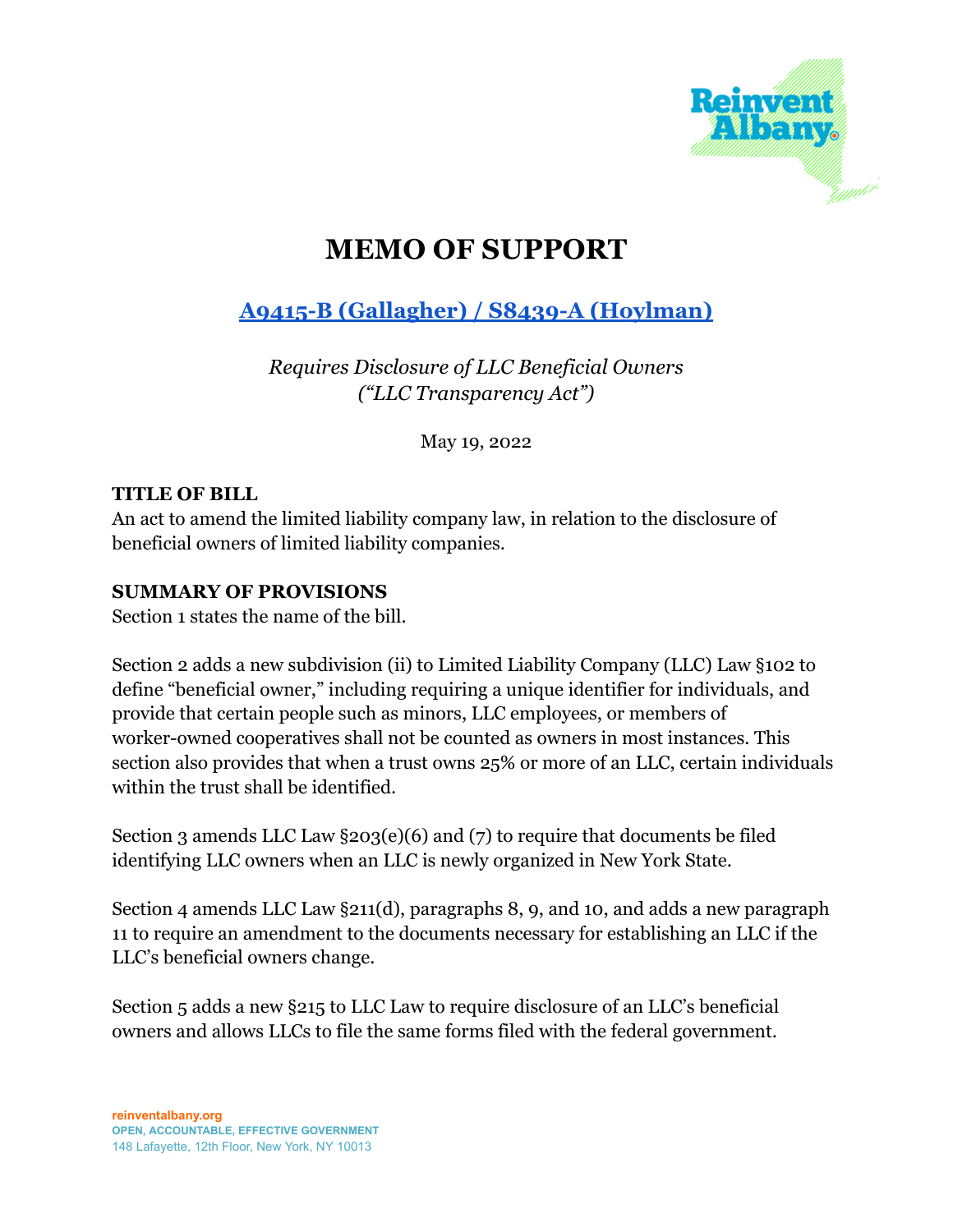Section 6 amends LLC Law §802(a), paragraphs 7 and 8, and adds a new paragraph 9 to require that documents be filed identifying LLC owners when a foreign LLC is newly organized in New York State.

Section 7 adds a new subdivision (c) to LLC Law §804 to require an amendment to the documents necessary for establishing a foreign LLC if the LLC's beneficial owners change.

Section 8 adds a new §810 to LLC Law to require disclosure of a foreign LLC's beneficial owners and allows LLCs to file the same forms filed with the federal government.

Section 9 provides that the bill shall take effect 365 days after becoming law.

### **STATEMENT OF SUPPORT**

Reinvent Albany supports the LLC Transparency Act because it will create greater transparency for New York State's LLCs, which play a major role in the lives of New Yorkers through real estate holdings and political activities, including campaign contributions to candidates for state and local office.

An investigation by New York Focus recently found that [LLCs still donate massive](https://www.nysfocus.com/2022/05/11/corporate-donors-identify-themselves-state-board-of-elections/) [amounts to candidates for state office,](https://www.nysfocus.com/2022/05/11/corporate-donors-identify-themselves-state-board-of-elections/) with numerous LLCs exceeding the \$5,000 contribution limit, and one donating nearly \$40,000 [to candidates in a single year.](https://www.nysfocus.com/2022/03/02/llc-corporate-donation-limits-kathy-hochul-jo-anne-simon-brian-kavanagh/) Because of weak enforcement by the Board of Elections, many LLCs making political contributions have not disclosed their owners as required by [a change to the law in](https://www.wiley.law/newsletter-Change-in-New-York-Campaign-Finance-Laws-Closing-the-LLC-Loophole-and-Aggressive-Campaign-Finance-Pay-to-Play-Proposals) [2019.](https://www.wiley.law/newsletter-Change-in-New-York-Campaign-Finance-Laws-Closing-the-LLC-Loophole-and-Aggressive-Campaign-Finance-Pay-to-Play-Proposals)

[Reporting in the New York Times](https://www.nytimes.com/2015/02/08/nyregion/stream-of-foreign-wealth-flows-to-time-warner-condos.html) has exposed how LLC "shell companies" can be a vehicle for money laundering. Earlier in 2022, as part of the Corporate Transparency Act, the US Justice Department published extensive [new rules](https://www.federalregister.gov/documents/2021/12/08/2021-26548/beneficial-ownership-information-reporting-requirements) requiring the disclosure to the federal government of the beneficial owners of LLCs. These federal rules are intended to crack down on criminals that use shell companies to hide illegal funds behind opaque corporate structures. In 2016, the IRS did a six-month pilot program in Manhattan that required disclosure of owners of LLCs selling or purchasing property worth more than \$3 million. The findings of that report generated news coverage that helped inspire this legislation.

The State of New York should follow suit to ensure data on LLC ownership is available to local tax and law enforcement authorities. Opening up beneficial owners' identity to the public will help government regulators and law enforcement bodies determine whether LLCs are being used to illegally move cash and dodge taxes.